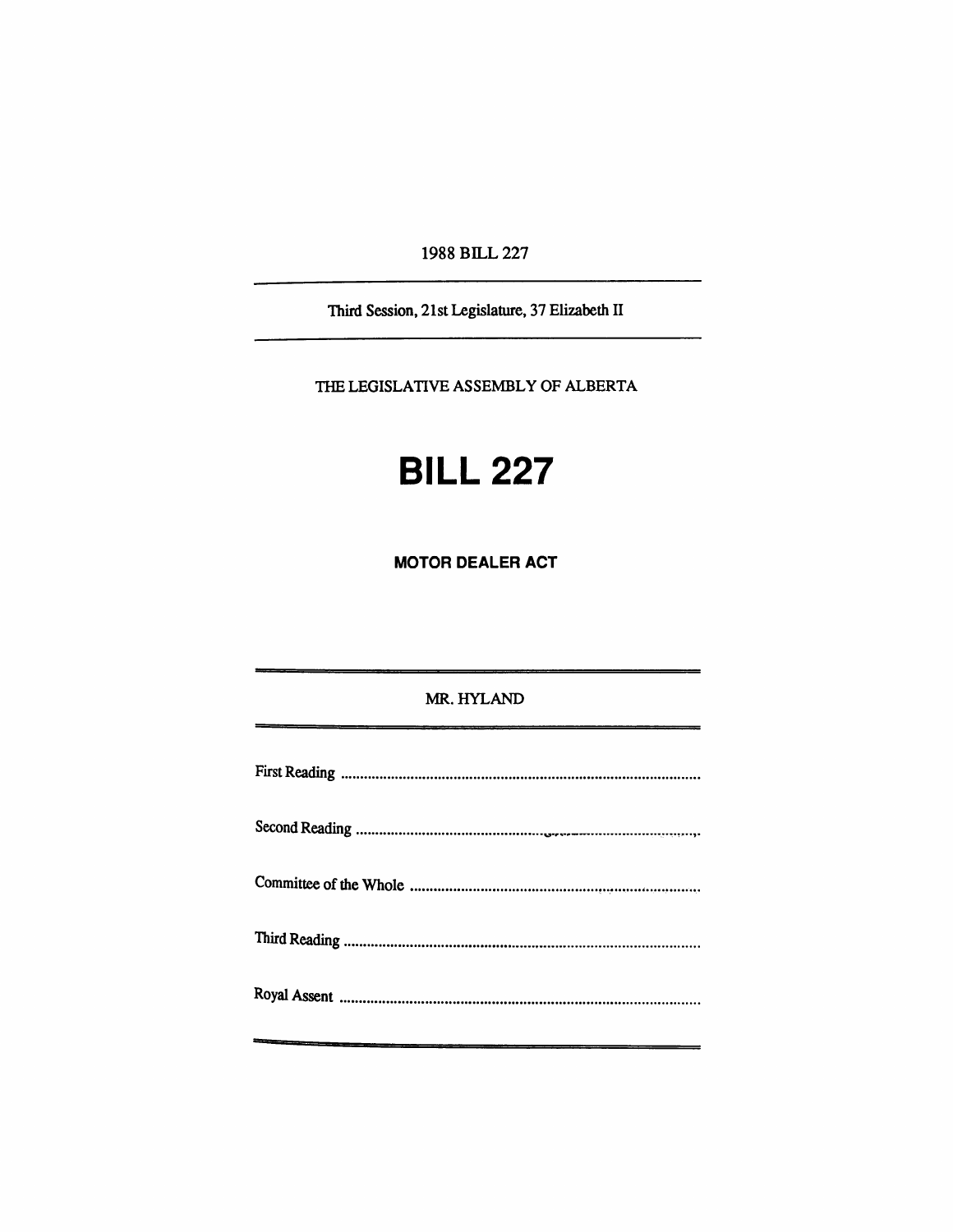*Bill 227 Mr. Hyland* 

# **BILL 227**

#### **1988**

#### **MOTOR DEALER ACT**

*(Assented to ,1988)* 

HER MAJESTY, by and with the advice and consent of the Legislative Assembly of Alberta, enacts as follows:

1 In this Act,

Definitions

(a) "business premises" does not include premises or part of premises occupied as a residence;

(b) "court" means Provincial Court;

(c) "Minister" means the Minister of Consumer and Corporate Affairs;

(d) "motor dealer" means a person who, in the course of business,

(i) engages in the sale or exchange of motor vehicles, whether for his own account or for the account of another person, or who holds himself out as engaging in the sale or exchange of motor vehicles,

(ii) advertises, exhibits or offers motor vehicles for sale or exchange by him,

(iii) with or without remuneration, acts as a motor vehicle broker or, as an agent, sells motor vehicles on commission, and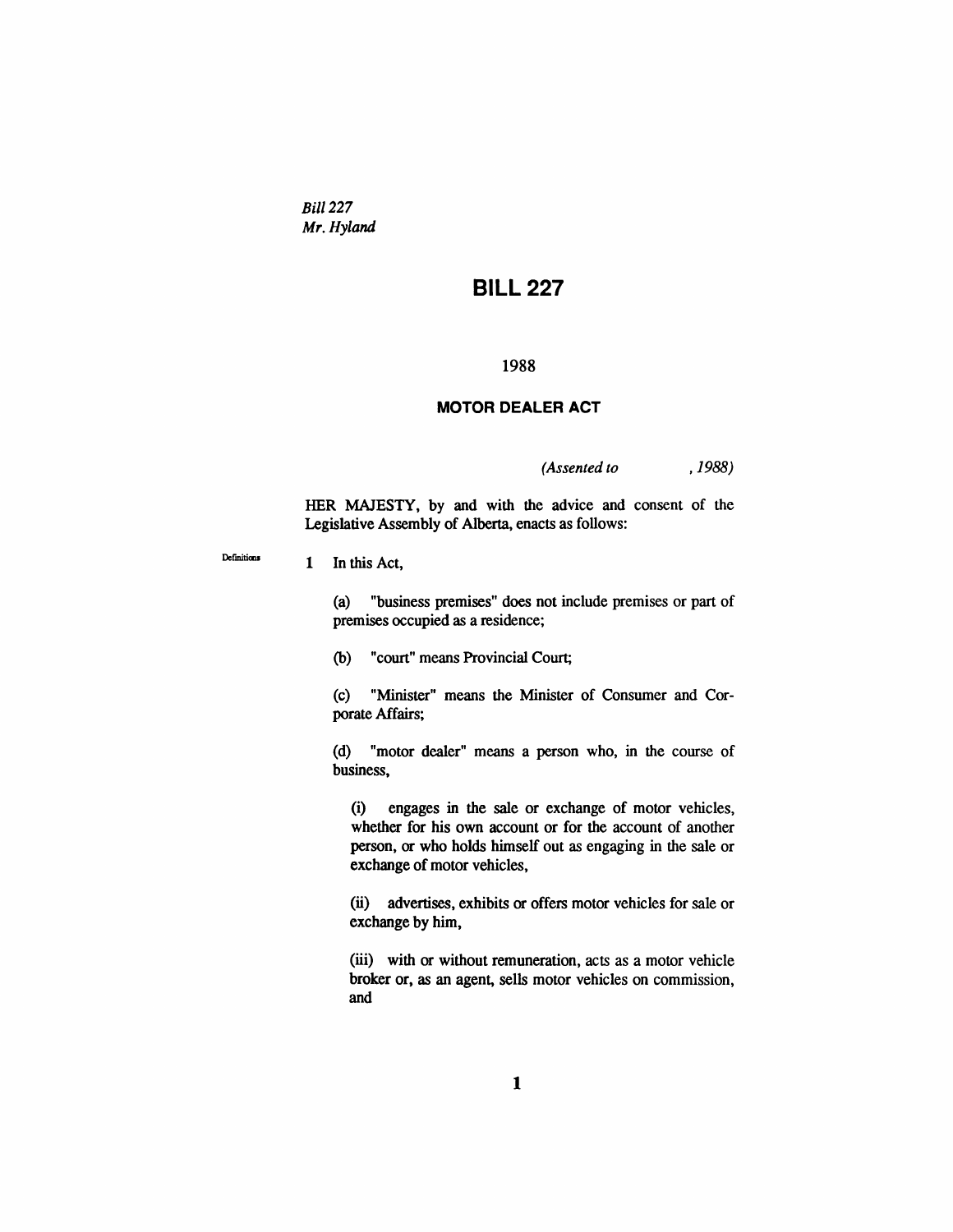(iv) includes a person who carries on any of die activities described above in respect of at least 5 motor vehicles within a 12-month period,

but does not include a person exempted by regulation;

(e) "motor vehicle" means a motor vehicle as defined in the Motor Vehicle Administration Act, but does not include a vehicle exempted the regulations;

(f) "registered" means registered under diis Act;

 $(g)$  "Registrar" means the Registrar of Motor Dealers appointed imder section 2, and includes a person audiorized in writing by the Registrar to perform any of his duties;

(h) "sale" means a lease, exchange or odier disposition or supply of a motor vehicle to an individual primarily for his personal or family use.

 $2(1)$  The Minister shall appoint a Registrar of Motor Dealers.

(2) The Registrar shall be appointed from a list of nominees supplied to the Minister by the Motor Dealers' Association of Alberta.

 $(3)$  The Registrar shall

**Registrar** 

(a) establish a registry system;

(b) under the direction of the Minister, exercise the powers and perform the duties conferred or imposed on him under this Act and die regulations;

(c) maintain public records of terms or conditions imposed on a registered dealer under section 4(4).

(4) The Registrar, on the direction of the Minister, may conduct research, hold public hearings, make inquiries, conduct tests, publish studies and inform consumers and motor dealers respecting any aspect of the sale and servicing of motor vehicles.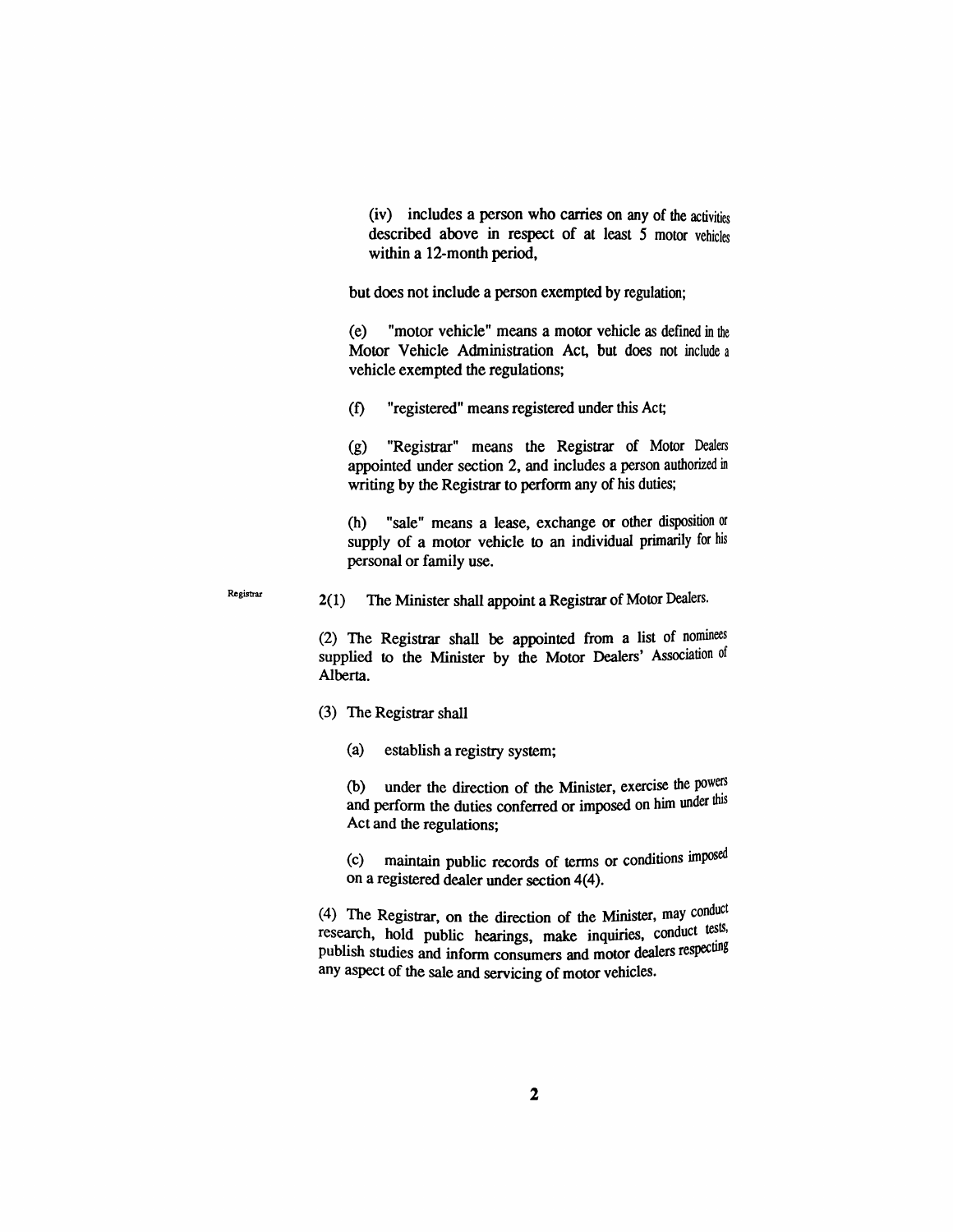$R$   $S$ <sup>2</sup> Registration 3  $\overline{S}$  No person shall carry on business as a motor dealer

- (a) unless he
	- (i) is registered,

(ii) has furnished the prescribed security satisfactory to the Registrar,

(iii) has paid the prescribed annual renewal fee,

(iv) maintains motor vehicle repair facilities or files with the Registrar a service contract providing for motor vehicle repair facilities satisfactory to the Registrar,

(v) maintains a sign on the business premises identifying the registrant and the premises in the prescribed manner, and

(iv) maintains business premises diat are, in the opinion of the Registrar, sufficient for the purpose of displaying motor vehicles,

(b) elsewhere than at or from his business premises, and

(c) odier than in his registered name,

and, except as provided in section 13, no person shaU advertise or in any way indicate that he is registered or licensed under this Act.

**Application** for **rcgiitration** 

 $4(1)$  Every application for registration shall be made in the prescribed form to the Regiskar and be accompanied by the prescribed fee.

(2) Where an applicant carries on business at more than one location in the Province, he shall apply for registration for each location.

 $(3)$  A registration or renewal of registration expires at midnight on the day before the anniversary of the day in the previous year that it came into effect

(4) The Registrar may register or renew regiskation on terms, conditions or restrictions he considers necessary.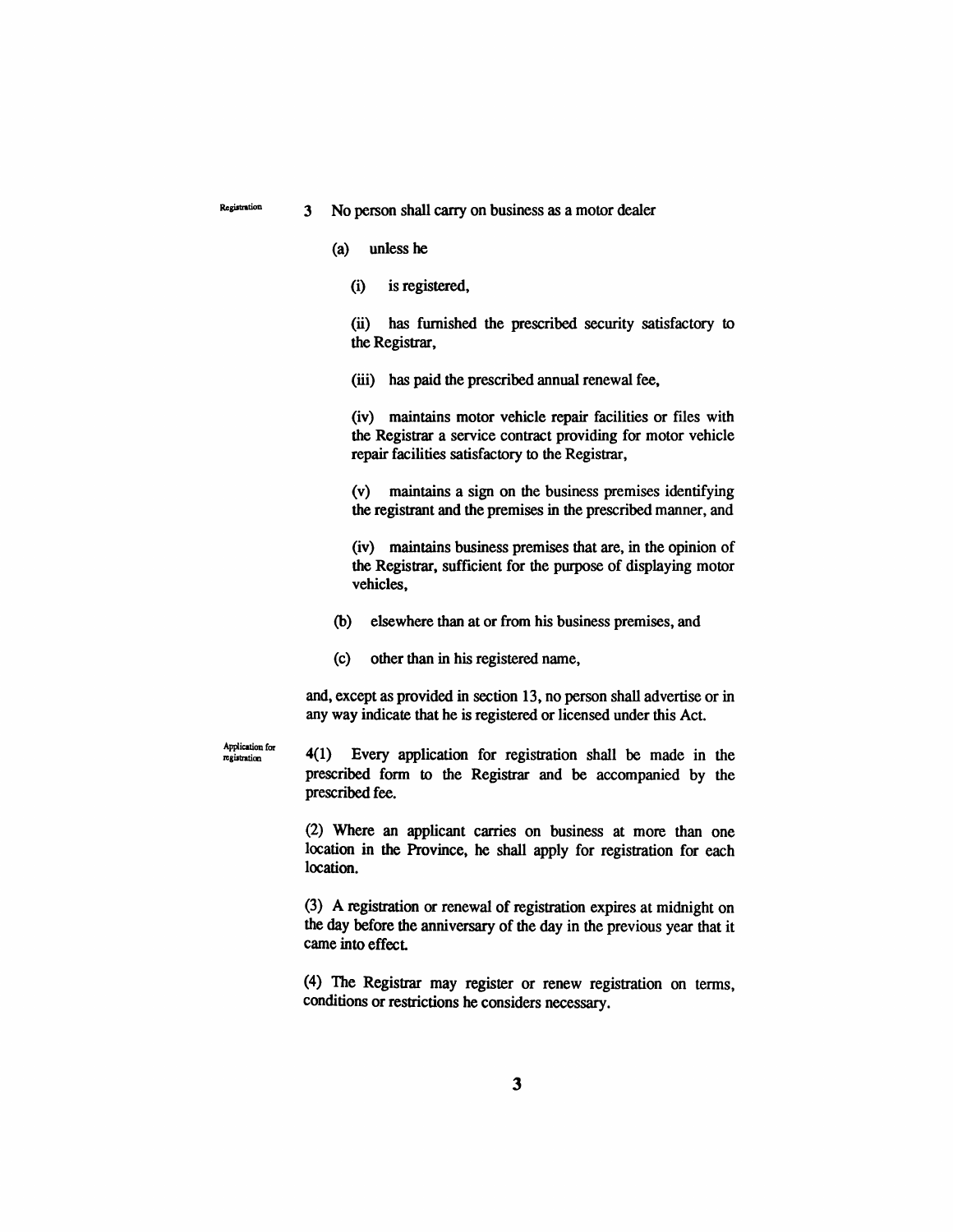(5) The Registrar may grant or renew a registration to be effective on a date subsequent to die date his decision is made.

Refusal,<br>suspension or 5 Where the financial responsibility or past conduct of an<br>termination applicant or person registered or its officers or directors if the applicant or person registered, or its officers or directors, if the applicant or person registered is a corporation, is, in the opinion of the Regiskar, such that it would not be in die public interest for die applicant or person to be registered or continue to be registered, the Registrar may,

> (a) where the application is made under section 4, refuse to register, or refuse to renew regiskation; or

- (b) where a person is registered,
	- (i) cancel the registration, or

(ii) suspend the registration for a period of time and subject to conditions the Registrar considers necessary.

**Hearing** 

**Inquiries** 

#### 6 Where die Registiar proposed to

- (a) refuse to register or refuse to renew regiskation,
- (b) cancel the registration, or
- (c) suspend the registration,

he shall notify the applicant, or the holder of a certificate of registration, by registered mail that

(d) he has the right to be heard at a date and place specified in the notice, and

(e) if die applicant or holder does not attend at diat time and place, the matter may be disposed of in his absence.

 $7(1)$  The Registrar, in the exercise of his powers and duties under sections 4 and 5, may make inquiries and require information

(a) he considers appropriate or necessary to decide whedier or not to grant, renew, cancel or suspend regiskation, or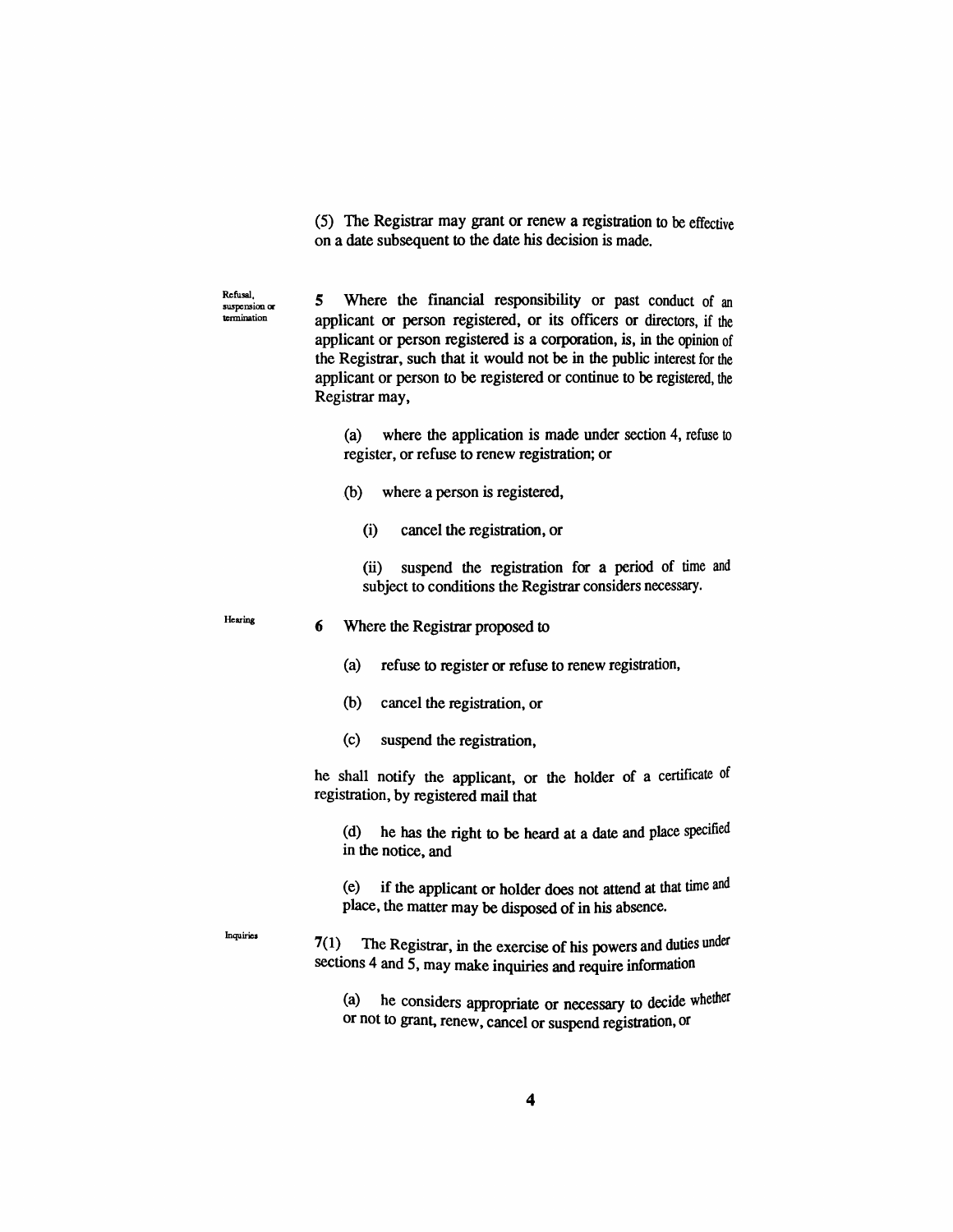(b) respecting the business or proposed business of the applicant as authorized by the regulations.

(2) It is a condition of regiskation or renewal of registration that the applicant, or the holder of a certificate of regiskation or renewal, provide information and documents respecting the business of a motor dealer the Registrar or another person conducting an inquiry under this Act requires.

- **Appeal and**  *Appeal and* 8 A person affected by a direction, decision, order or ruling of the Registrar may, within 30 days after the date it was mailed to him appeal to the court in the prescribed manner.
- Focs 9 The fee for regiskation and for renewal of regiskation shall be prescribed by regulation, and the regulations may prescribe different fees for different classes or sizes of motor dealers' businesses and may prescribe additional fees for each place where the dealer carries on business.
- **Voluntaiy cancellation**  10 A person registered under this Act who ceases to carry on business as a motor dealer shall at once surrender his certificate of registration to the Registrar and request cancellation of his registration.
- **Registered name** 11 A motor dealer shaU, subject to die applicable zoning and other by-laws of the municipahty or regional district having jurisdiction, maintain and occupy an established business premises identified by a sign naming the dealer as set out in the dealer's licence, where he shaU keep and maintain records of business.
- **Changes**  12 A motor dealer shall, within 14 days after the event, notify the Registrar in writing of a change

(a) in the registered name or address,

(b) in the officers or directors in the case of a corporation, or of its members in the case of a partnership, and

 $(c)$  in the case of a corporation, in the beneficial ownership of its shares.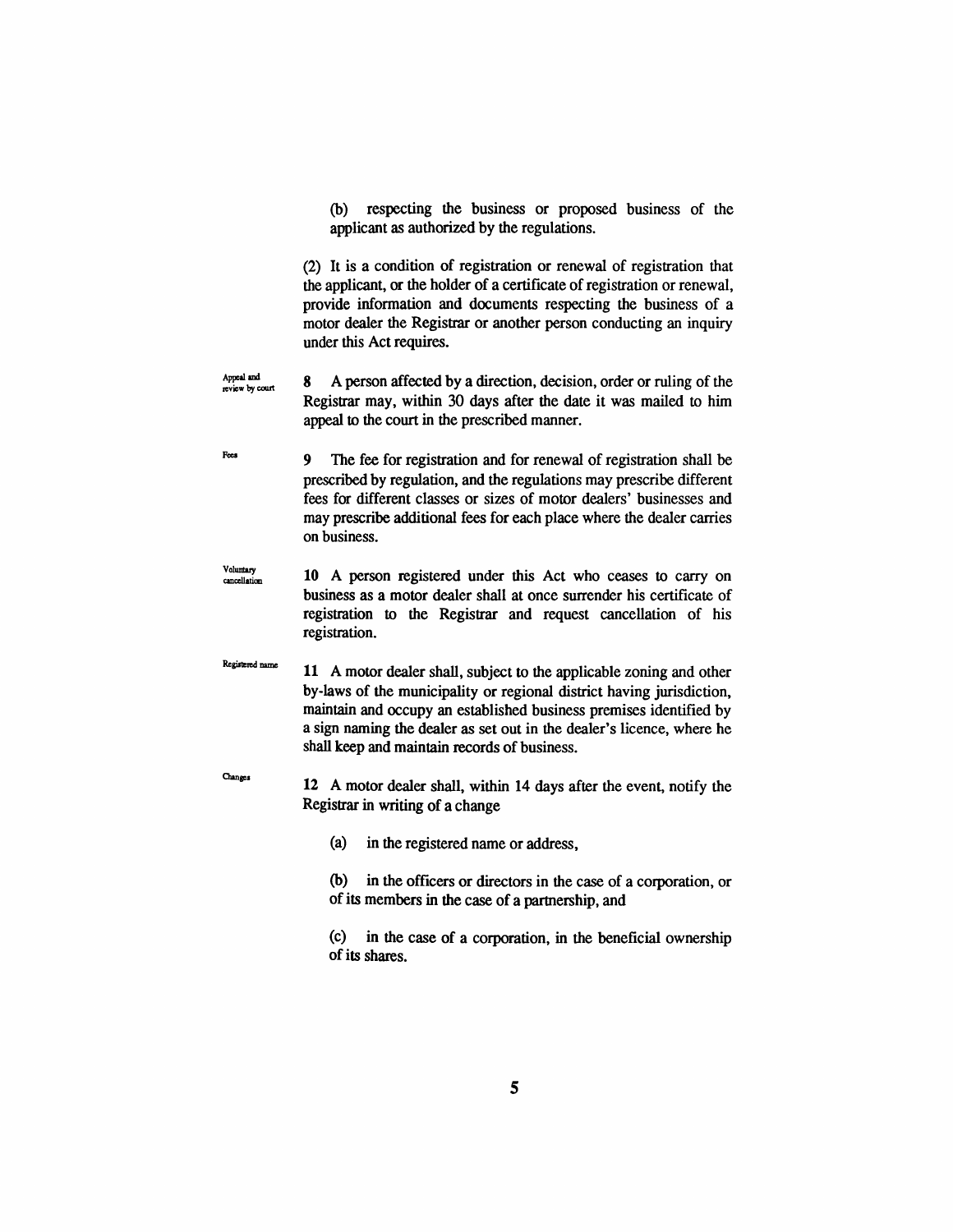Inspection

 $R$ epresentations  $13(1)$  A motor dealer shall, in every advertisement or written representation, include

> (a) the name of the motor dealer and the word "dealer" followed by the registration number issued to him under this Act, and

(b) other information prescribed.

(2) Every biU of sale used by a dealer shaU be on a form approved by the Registrar.

(3) An agreement for sale of a used vehicle shall include a certification of highway safety as prescribed by the regulations under section 12 of the *Highway Traffic Act.* 

(4) A dealer who issues an advertisement relating to a vehicle diat does not conform to the regidations issued pursuant to die *Unfair Trade Practices Act* and the *Credit Transactions Act,* commits an offence under this Act.

 $\sum_{\text{Complexity}}$  (14(1) Where the Registrar receives a complaint in respect of a motor dealer, die motor dealer shall fumish to die Registrar information respecting the matter complained of the Registrar requests in writing.

> (2) The request under subsection (1) shall indicate die nature of die complaint.

> (3) For subsection (1), the Registrar or a person designated in writing by him may, at any reasonable time during normal business hours, enter the business premises of the motor dealer to make an inspection with respect to the complaint.

15 A motor dealer shall, at a reasonable time during normal business hours, on request of the Registrar or a person authorized in writing by the Registrar, permit the Registrar or authorized person to

- (a) enter the motor dealer's place of business,
- (b) inspect die records of die business.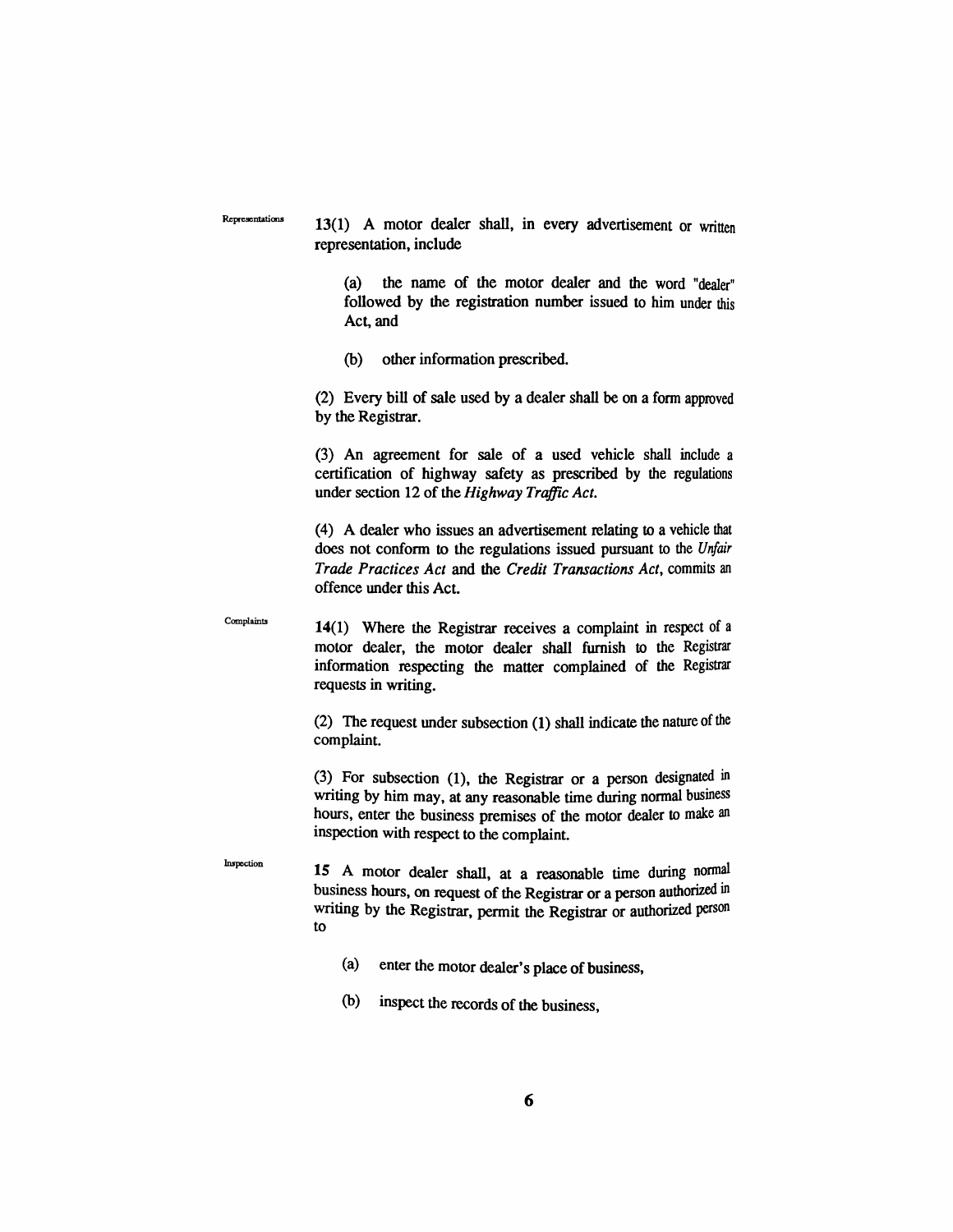(c) enter premises in which any motor vehicle owned, possessed or controlled by the motor dealer for his business is kept or stored, and

(d) inspect all vehicles on the premises.

Order to refinin 16(1) Where the Registrar has commenced an investigation of a from dealing with  $\frac{1}{2}$  person under this Act and he believes that it is necessary to protect individuals dealing with that person, he may order, in writing or by telegram,

> (a) a person having on deposit, or under his control, or for safekeeping, assets, trust funds or other property of the person being investigated, or a debtor of the person being investigated to hold the assets, tmst funds or other property of, or money owing to, that person, in tmst for a receiver, liquidator or tmstee to be appointed under this Act or anodier enactinent, or

> (b) the person being investigated to refrain from withdrawing assets, tmst funds or other property which are on deposit with, or under the control of, or in the safekeeping of, another person, unless the Registrar consents in writing to the release of all or part of them.

(2) The Registrar may revoke in writing an order made under this section.

(3) Instead of making an order under this section, the Registrar may accept from the person being investigated

(a) a personal bond, together with collateral security,

(b) a bond or a guarantee company approved by the Registrar, or

(c) a bond of a guarantor, other dian a guarantee company, together with collateral security,

on die conditions prescribed in die regulations.

(4) A person who receives an order from the Registrar under this section may.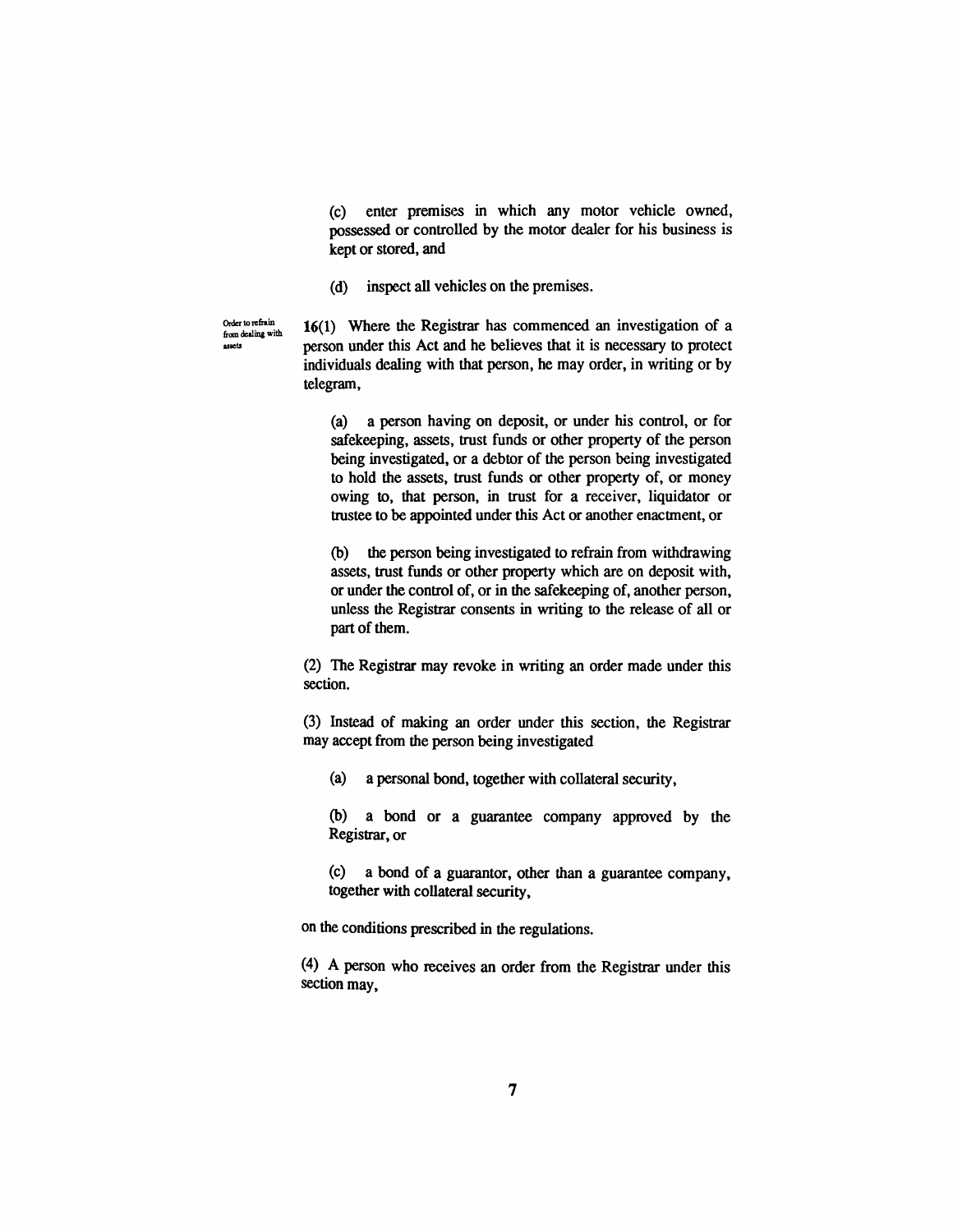$(a)$  if in doubt as to the application of the order to assets. trust funds or other property on deposit with him or under his control or in his safekeeping, or

(b) if a person not named in die order claims a right, tide or interest in the assets, trust funds or other property,

pay or deliver those assets, trust funds or other property into a court and, on so doing, is discharged from liability to the extent of that payment or delivery.

17(1) Where an investigation of a person has been commenced under this Act, the Registrar may apply to the court for the appointment of a receiver, receiver manager or tmstee of the property of that person.

(2) On an application under subsection  $(1)$ , the court may appoint a receiver, receiver manager or tmstee of the property of die person where it is satisfied that the appointment is in the best interests of

(a) the creditors of that person,

(b) persons whose property is in the possession of or under the control of that person, or

#### (c) consumers.

Receiver

(3) A receiver, receiver manager or trustee appointed under this section is the receiver, receiver manager or trustee of all the property belonging to, held by, or on behalf of or in trust for the person named in the investigation order, and the receiver, receiver manager or trustee has authority, if directed by the court, to wind up or manage the business and affairs of the person so named and all necessary or incidental powers.

(4) An application under this section may be made either  $ex$  parte or on notice but, where the application is made ex parte the receiver, receiver manager or trustee

(a) shall be appointed for a period not exceeding 8 days, and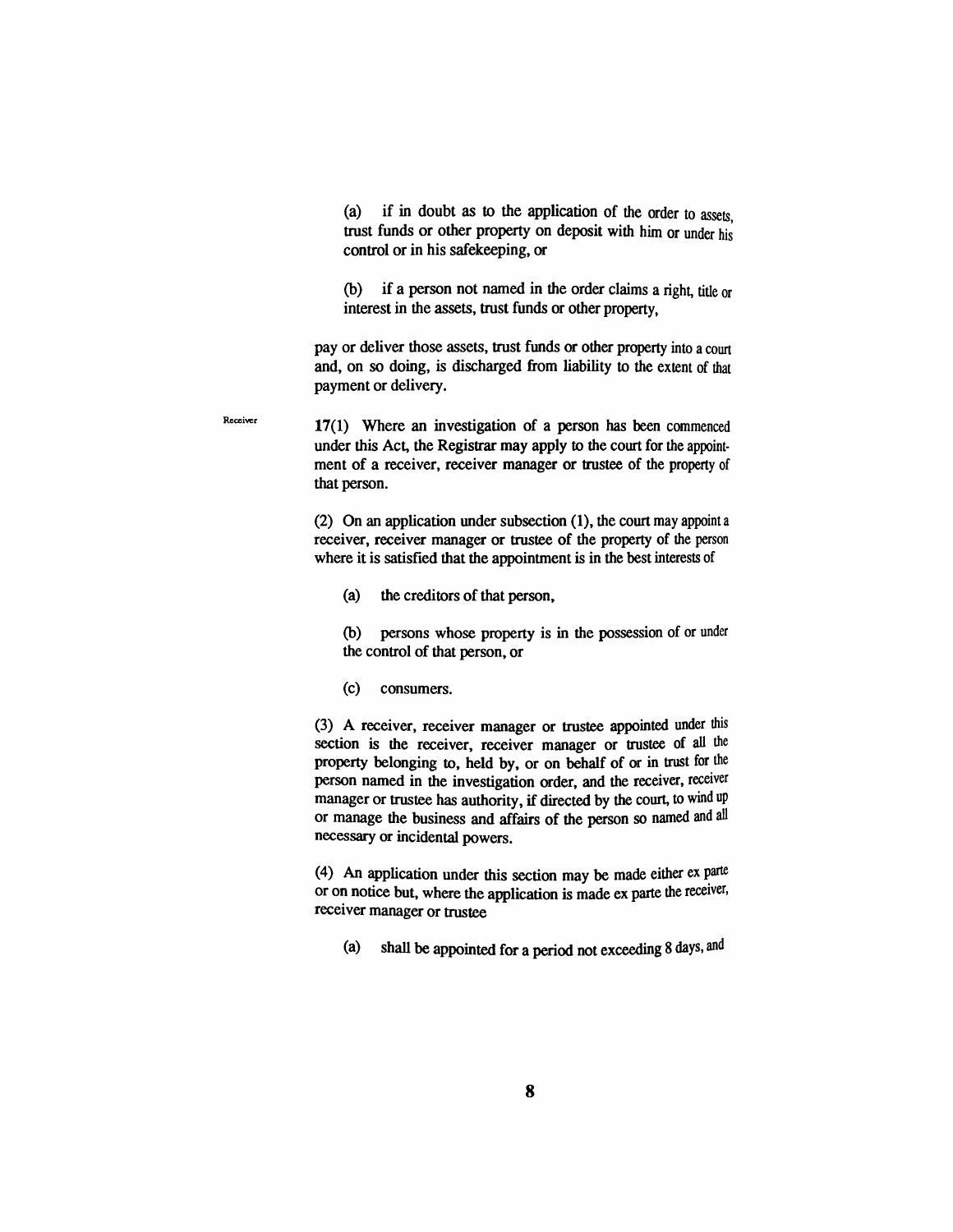(b) shall not be authorized to wind up the business or affairs of the person named in the investigation order

unless the court, after a hearing, otherwise orders.

Confidentiality 18(1) A person employed in the administration of this Act, including a person making an inquiry, inspection, examination, test or investigation under this Act, shall maintain secrecy in respect of all matters that come to his knowledge in the course of his duties, employment, inquiry, inspection, examination, test or investigation, and shall not communicate information obtained under this Act to another person not legally entided to it except

> (a) as may be required or permitted in the administration of this Act or the regulations or proceedings under this Act or the regulations,

> $(b)$  to the employee's counsel or to the court in a proceeding under this Act or the regulations,

> (c) to a department or agency of a govemment engaged in the administration of laws, measures or rulings similar to this Act or Acts for the general protection of consumers,

> (d) widi die consent of the person to whom die information relates, or

> (e) to a law enforcement agency where the employee suspects that a criminal offence has been committed.

(2) Except in respect of a proceeding under this Act or the regulations, no person to whom subsection (1) applies shall, in a civil proceeding, be compelled to give evidence respecting information obtained by him in die course of his duties, employment, inquiry, inspection, examination, test or investigation.

**Financial titements** 

19(1) A motor dealer shall, where requested by the Registrar, file a financial statement signed by die motor dealer in die form and containing the information required by the Registrar and certified by a person licensed as an accountant under an Act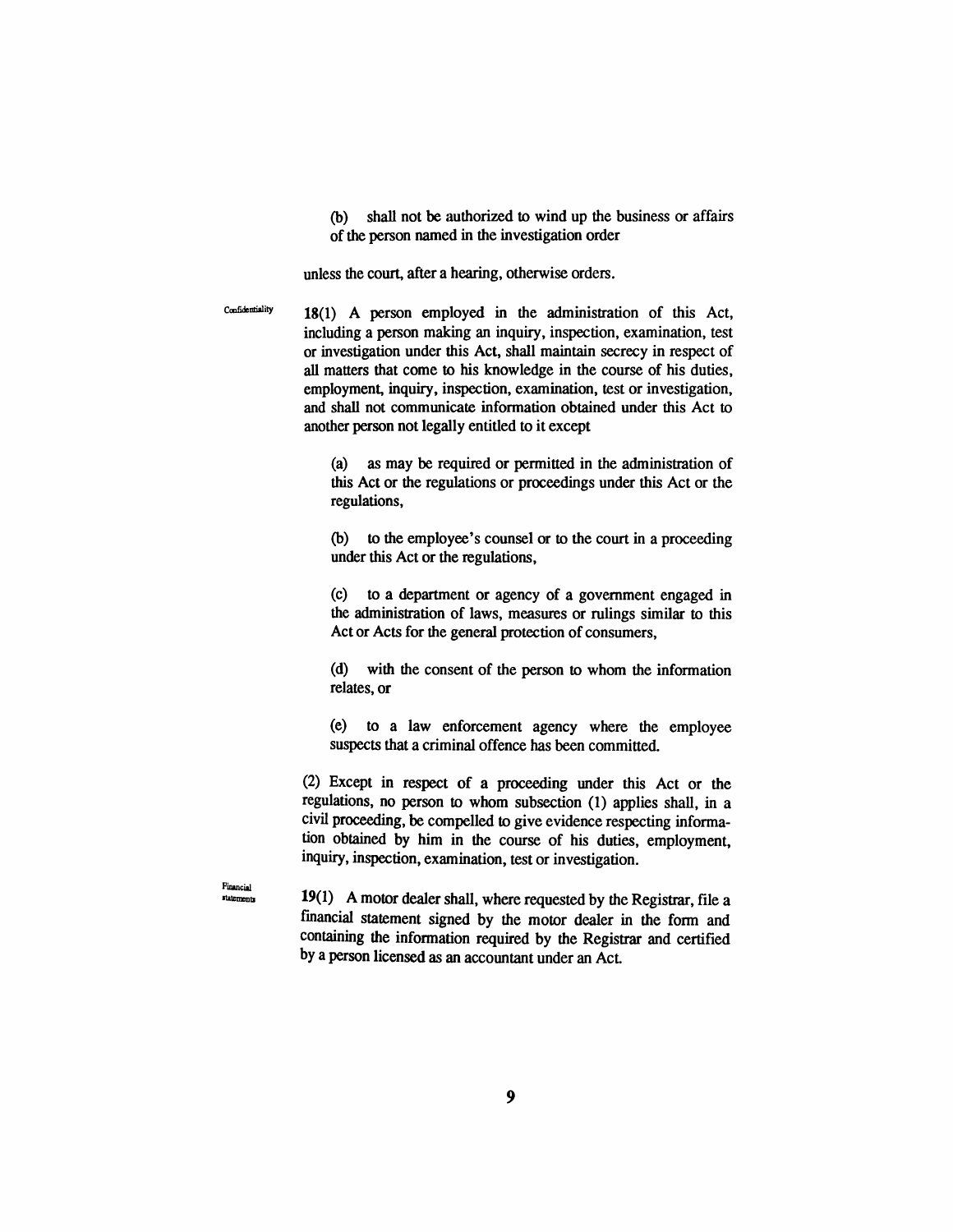(2) The information contained in a financial statement filed under subsection (1) is confidential and no person shall communicate that information to or allow access to or inspection of diat information by another person not legally entitled to it under this Act.

**Admissibility of Registrar's certificates** 

#### $20(1)$  A statement as to

 $(a)$  the registration or non-registration,

 $(b)$  the filing or non-filing of a document required or permitted to be filed with the Registrar,

(c) the date on which the facts on which proceedings are based first came to the knowledge of the Registrar, or

(d) any other matter respecting registration, non-registration, filing or non-filing,

under this Act or the regulations, purporting to be certified by the Registrar, is, without proof of the office or signature of die Regiskar, receivable in evidence as proof of the facts stated in it for aU purposes in a proceeding or prosecution.

(2) A document under this Act purporting to be signed by die Minister, or a copy certified by him, is receivable in evidence in a prosecution or other proceeding as proof that the document is signed by the Minister, without proof of the office or signature of the Minister.

Odometers

21(1) Except as permitted by the regulations, no person shall

(a) disconnect or tamper with the odometer of a motor vehicle, or

(b) drive or operate a vehicle unless the odometer of the vehicle is in effective working order.

(2) Except as permitted by the regulations, no person shall alter,  $\alpha$ cause to be altered, the odometer with which a motor vehicle is equipped, for misleading, or with the intent to mislead, a prospective purchaser of the motor vehicle as to the registered mileage of the motor vehicle on that odometer.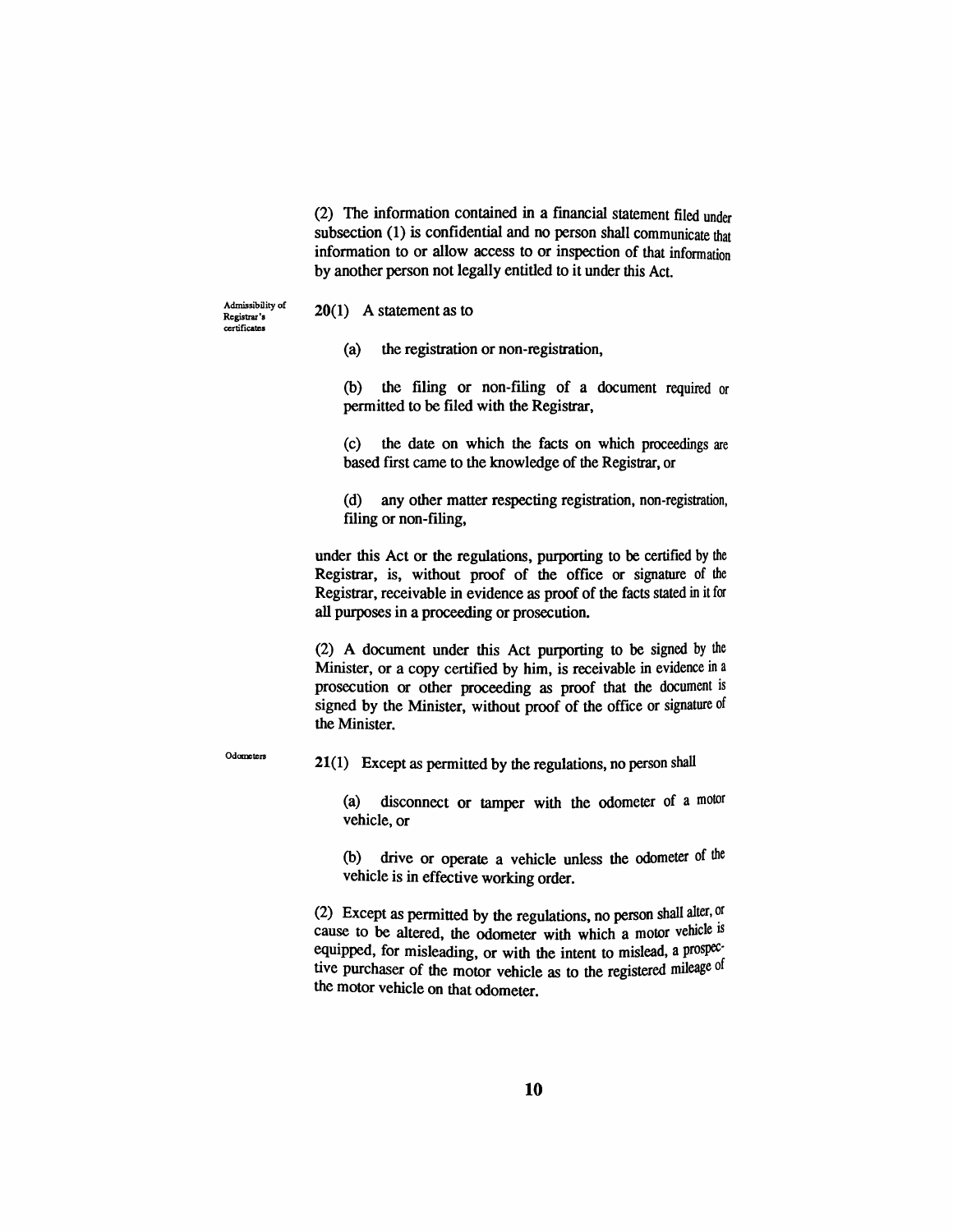(3) A conviction of motor dealer of an offence under subsection (1) or (2) is deemed to be cause for die suspension or cancellation of registration under this Act.

- (4) Where an offence under subsection (1) is committed by
	- (a) an employee OT agent of the owner or motor dealer, or

(b) any other person entrusted by the owner or motor dealer with the possession of the motor vehicle,

the owner or motor dealer is deemed to be a party to the offence, and is personally liable to the penalties prescribed for die offence as a principal offender, but nothing in this subsection relieves from liability the person who actually committed the offence.

**Offences and** 

## **22(1) A person** *Penalties*

(a) acts or carries on business as a motor dealer without a valid and subsisting certificate of registration,

(b) knowingly fumishes false information in an application under this Act, or in a statement or return required to be fumished under this Act or the regulations,

(c) fails to comply with an order, direction, condition of registration or other requirement made under this Act, or

(d) contravenes sections 3, 11, 12, 13, 14, 15, 18(1), 19 or 21,

and every director or officer of a corporation who knowingly authorizes, permits or acquiesces in an act or omission referred to in this subsection, commits an offence and is liable to a fine of not more than \$2000 or to imprisonment for a term of not more than 6 months, or both.

(2) Notwidistanding subsection (1), where a corporation is convicted of an offence under subsection (1), the corporation is liable to a fine of not more than \$4000.

(3) Where there is a continuing offence under subsection  $(1)$ , the person convicted is liable to a fine of not more than \$2000 for each day that the offence continues.